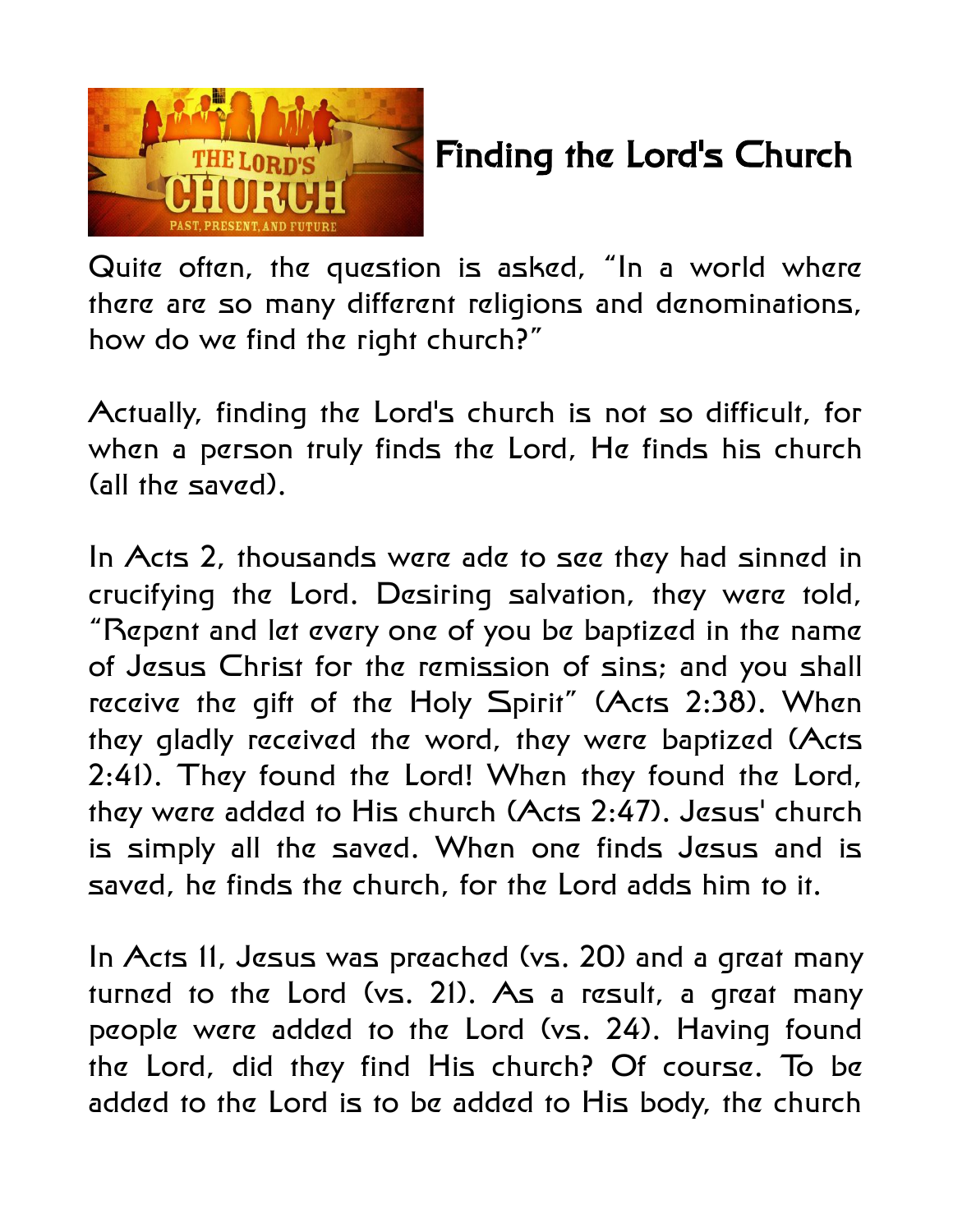(Eph. 1:22-23). When one is baptized, he is baptized into the body, the church (Gal. 3:27; 1 Cor. 12:13). Thus, when one truly finds Christ, He finds the church.

Dear reader, if you want to find the Lord's church, find Christ. When you confess your faith in Him, repent of your sins and are baptized for the remission or your sins, you find Christ. Having found Christ, you find His church for He adds you the the saved. It's automatic. This is what the Ethiopian eunuch found. He believed and was baptized (Acts 8:38-39). Even out there in a deserted place, the Lord saw his obedience and added him to the saved (His church).

Now, another good question arises. How does one find a local church with which to worship? That's easy. Find people who have done exactly what you did to become a Christian. Examine their worship, and their work. If they are doing what you can read in your New Testament, then you can feel good about joining them. Since they are locally following the teachings of the King, you can too. If they practice things not found in the New Testament, look elsewhere.

Saul of Tarsus first found Jesus and was added to the saved (Acts 22:7-8,16). He found the church because he found Jesus. After that, he, joined himself to a local church in Jerusalem that faithfully followed Jesus (Acts 9:26-28). Local churches following the teachings of Christ were often referred to as "churches of Christ"